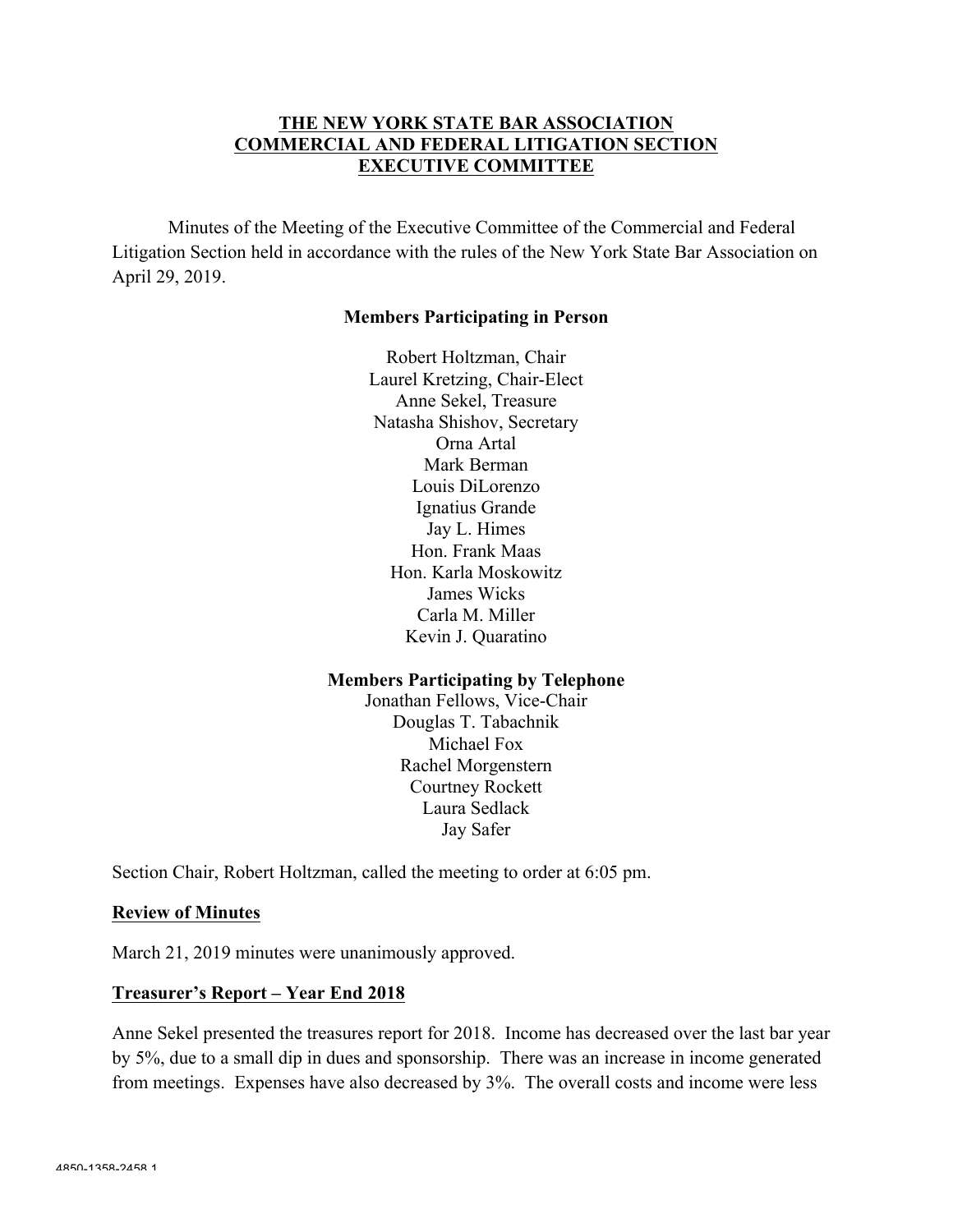than 2% off from the proposed budget (under budget by \$4,500). The Section also has a surplus of approximately \$159,000.

# **Spring Meeting Update**

Laurel Kretzing presented an update on the Section's Spring Meeting, which will be held May  $3<sup>rd</sup>$  through May  $5<sup>th</sup>$  at the Equinox in Manchester, Vermont. Chief Judge of the Southern District, Honorable Colleen McMahon, will be the honoree of the Robert L. Haig award, on Saturday May 4th. Panels are set and scheduled, which will include a commercial arbitration panel, a Women's Task Force program: Working with Men to Advance Women in the Profession, a trial techniques program from "My Cousin Vinny", and a social media update CLE, geared towards the bench and the bar.

## **Review of 2019 Social Media Legal Ethics Guidelines**

Ignatius Grande presented the report on the 2019 Social Medial Legal Ethics Guidelines (Social Media and New Communications Technologies Committee created the guidelines). The last time it was updated was in 2017. Areas where there have been changes: Attorney competence, attorney advertising, online research of jurors and contacting judges.

Mark Berman commented that these guidelines are the leading guidelines for social media ethics. The updated guidelines will go to the NYSBA House of Delegates in June as an informational report. There will be a CLE on 6/17 regarding the guidelines, with the goal of getting a younger audience. The CLE can be attended virtually and will be taped.

One change was suggested to footnote 149, to indicate that the People v Newlander matter is currently pending before the Court of Appeals. With this change, the report was unanimously approved.

## **Smooth Moved Program Update**

Carla Miller reported on this upcoming program, scheduled for May 23, 2019 from 5-8pm at Lincoln Center. There will be a 5pm CLE followed by an awards presentation. The George Bundy Smith Pioneer Award honorees will be former US Attorneys for the SDNY, Joon Kim and Preet Bharara. The CLE program, which will offer one credit in diversity and inclusion, will deal with increasing diversity in the alternative dispute resolution sector. A letter was sent to firms and other NYSBA Sections to encourage sponsorship. If any firm wishes to be a sponsor, please reach out to Carla Miller. Two former 1L Commercial Division Fellows will be featured to highlight the success of the program.

## **User-Friendly Innovative Courtroom Technology CLE Program**

April 30, 2019, in Judge Scarpulla's courtroom from 2-4pm. The program will feature one of the most technologically advanced courtrooms in the State. There will be a presentation of how the